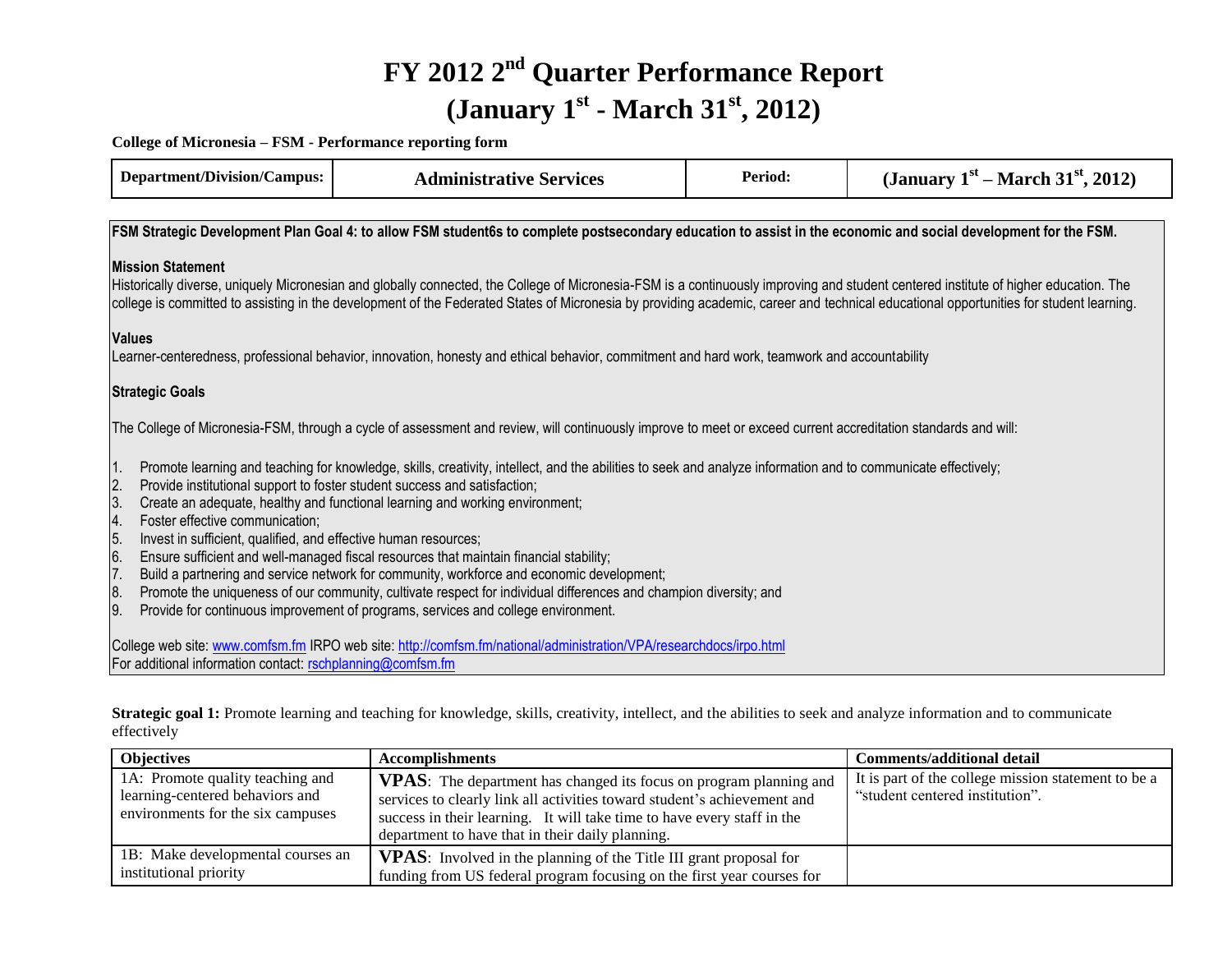|                                                   | first year students to be successful when taking certificates and degree                                                                                                                                                                                                                    |  |
|---------------------------------------------------|---------------------------------------------------------------------------------------------------------------------------------------------------------------------------------------------------------------------------------------------------------------------------------------------|--|
|                                                   | programs.                                                                                                                                                                                                                                                                                   |  |
| 1C: Enhance faculty involvement in<br>the college | <b>VPAS</b> : There are clear indications that the new structure of the<br>standing committees has brought more faculty participation in the<br>planning and development of policies of the college. There is an<br>increase in standing committee's attendance compared to the old set up. |  |

**Strategic goal 2:** Provide institutional support to foster student success and satisfaction

| <b>Objectives</b>                                                                                            | <b>Accomplishments</b>                                                                                                                                                                                                     | <b>Comments/additional detail</b> |
|--------------------------------------------------------------------------------------------------------------|----------------------------------------------------------------------------------------------------------------------------------------------------------------------------------------------------------------------------|-----------------------------------|
| 2B: Become more student-centered in<br>the development of specific college<br>system policies and procedures | <b>I</b> VPAS: Requested all Directors in the department to focus planning and<br>development of new policies to support student learning.<br>A-Team<br>management meeting has shifted its focus to always make this link. |                                   |

**Strategic goal 3:** Create an adequate, healthy and functional learning and working environment

| <b>Objectives</b>                               | <b>Accomplishments</b>                                                    | <b>Comments/additional detail</b>                                            |
|-------------------------------------------------|---------------------------------------------------------------------------|------------------------------------------------------------------------------|
| 3A: Provide for adequate facilities to          | <b>VPAS</b> : This quarter, the department staff focused attention on     |                                                                              |
| support a learning community                    | addressing all accreditation matters relating to facilities improvements. |                                                                              |
|                                                 | All areas of major concerned were completed at all campuses. Chuuk        |                                                                              |
|                                                 | Campus AES lab is still being worked on and will be completed by the      |                                                                              |
|                                                 | middle of May 2012.                                                       |                                                                              |
|                                                 | JEMCO continues to suspend IDP project for COM-FSM.                       |                                                                              |
|                                                 | Yap Campus Student Center and Classroom Building is again                 |                                                                              |
|                                                 | extended.                                                                 |                                                                              |
|                                                 | Terminated Lease with Roger for the Vocational and                        |                                                                              |
|                                                 | Maintenance building.                                                     |                                                                              |
| 3B: Provide for maintenance and                 | <b>VPAS:</b> All campuses are required to submit plans for upkeep of      |                                                                              |
| upkeep of grounds, facilities, and<br>equipment | grounds. All campuses are required to follow their existing preventative  | <b>National Campus Budget Report:</b>                                        |
|                                                 | maintenance plan for facilities and equipment. We need to fully           | The National Campus Maintenance budget<br>will short by more than \$200,000. |
|                                                 | implement the plans by all campuses to ensure ongoing monitoring and      |                                                                              |
|                                                 | maintenance of buildings the college owns.                                |                                                                              |
|                                                 |                                                                           |                                                                              |
|                                                 | <b>NC Maintenance Budget:</b>                                             |                                                                              |
|                                                 | National Campus fuel budget is projected to                               |                                                                              |
|                                                 | Work Order Report                                                         |                                                                              |
|                                                 | 161 work orders requested.<br>$\circ$                                     |                                                                              |
|                                                 | 129 work orders completed.<br>О                                           |                                                                              |
|                                                 | 22 pending<br>$\circ$                                                     |                                                                              |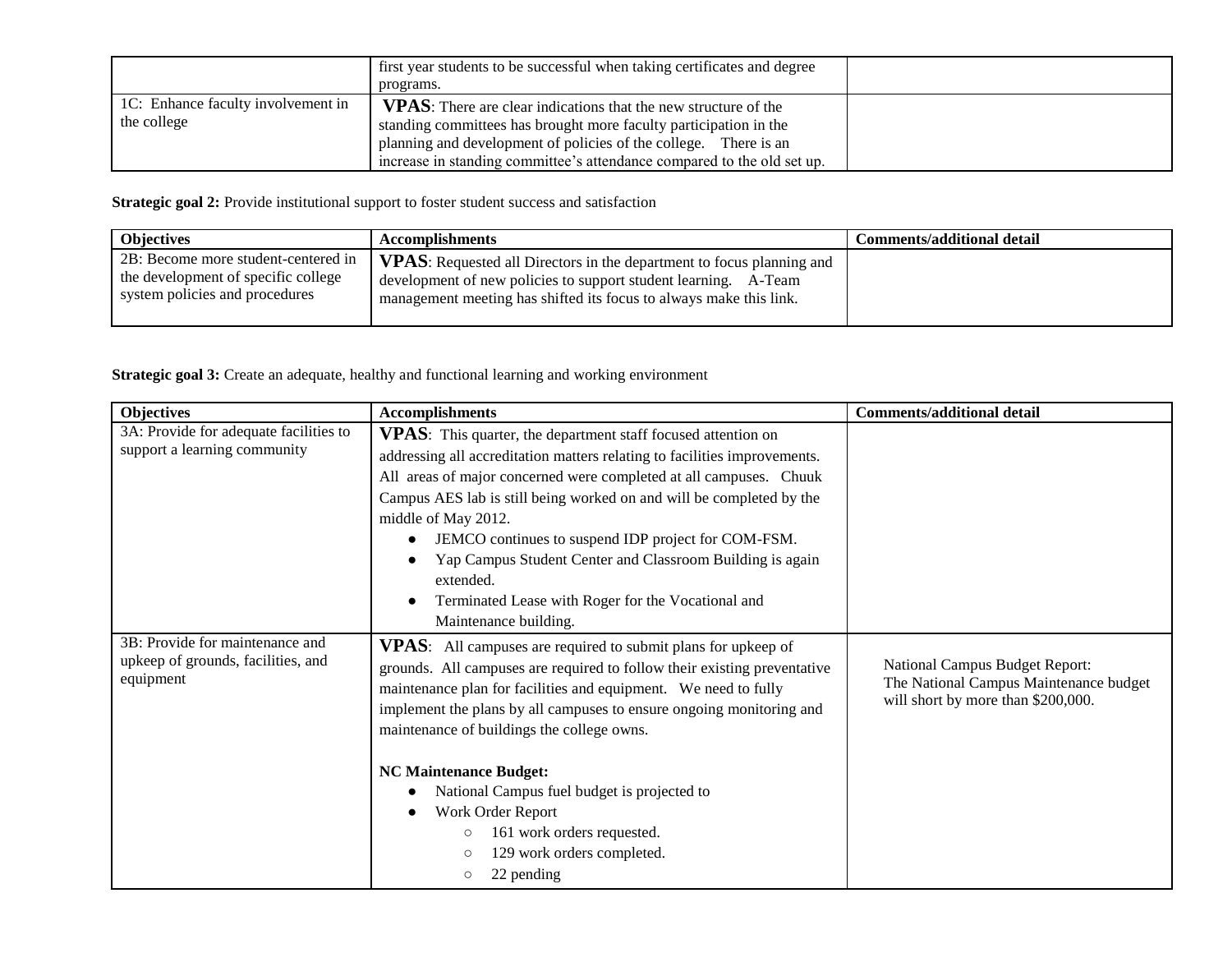| 10 Sea Transportation accommodated<br>$\circ$                               |  |
|-----------------------------------------------------------------------------|--|
| 34 land transportation accommodated.<br>$\circ$                             |  |
|                                                                             |  |
| Fuel Usage:                                                                 |  |
| Average for the the quarter 637 gallons.<br>$\circ$                         |  |
| <b>Budget Report:</b>                                                       |  |
|                                                                             |  |
| Fuel budget will be exhausted by May 2012 and will                          |  |
| require Supplement funding.                                                 |  |
| Utilities budget is also under budgeted by more than<br>$\circ$             |  |
| \$150,000.                                                                  |  |
| Supplies will be short by about \$10,000<br>$\circ$                         |  |
|                                                                             |  |
| <b>Kosrae Campus:</b>                                                       |  |
| Average monthly fuel usage for second qtr. is 112 gallons of                |  |
|                                                                             |  |
| gasoline.                                                                   |  |
| Estimates for administration repairs are prepared waiting for               |  |
| funding.                                                                    |  |
| <b>Chuuk Campus:</b>                                                        |  |
| Hired Maintenance and Security service manager and started                  |  |
| working on March 26, 2012.                                                  |  |
|                                                                             |  |
| <b>System Wide Preventative Maintenance Program:</b>                        |  |
| Improvements in the implementation and reporting of the                     |  |
| preventative maintenance program are still needed. Only two                 |  |
| out of Six campuses have been implementing and reporting.                   |  |
|                                                                             |  |
| Quality of services (janitorial, building maintenance, etc.) needs          |  |
| to be standardized throughout the sites.                                    |  |
|                                                                             |  |
| <b>FMI</b>                                                                  |  |
| A new ride-on mower had just been commissioned and has helped<br>$\bullet$  |  |
| the Maintenance Section in managing the grounds.                            |  |
| The entire floor of the mess hall has been retiled.<br>$\bullet$            |  |
| The computer lab has had its entire metal floor cropped out, leaving        |  |
| the concrete slab, which was cleaned and tiles were laid over it.           |  |
| The floors of the bathrooms within the dorm and outside shower              |  |
| house were retiled with newer tiles.                                        |  |
| The toilet end of the outside bathroom had 3 new urinals and 1<br>$\bullet$ |  |
| toilet bowl installed.                                                      |  |
| The ceiling of the navigation classroom had been replaced with new          |  |
| panels.                                                                     |  |
|                                                                             |  |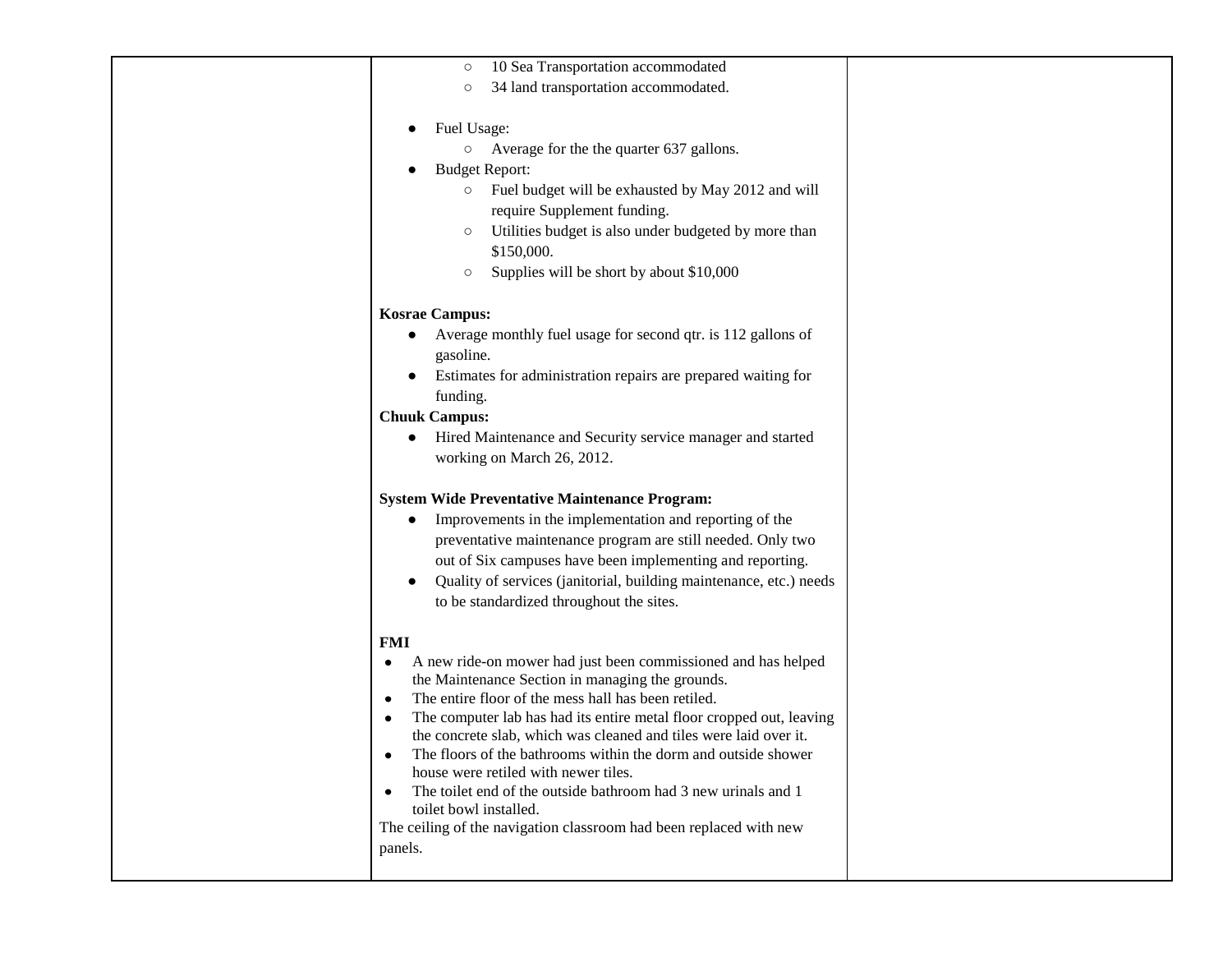| 3C: Provide for a safe, secure and<br>effective college environment | <b>Maintenance and Security</b>                                                                          |                |                       |      | Report for march is not available. |
|---------------------------------------------------------------------|----------------------------------------------------------------------------------------------------------|----------------|-----------------------|------|------------------------------------|
|                                                                     | <b>Major Offense</b> (s)                                                                                 | Jan.           | Feb.                  | Mar. |                                    |
|                                                                     | Liquor law violation                                                                                     | 4              | $\overline{2}$        |      |                                    |
|                                                                     | <b>Liquor law arrests</b>                                                                                | 3              | $\boldsymbol{\theta}$ |      |                                    |
|                                                                     | <b>Burglary</b>                                                                                          | 0              | $\boldsymbol{\theta}$ |      |                                    |
|                                                                     | <b>COM</b> property damage                                                                               | $\overline{2}$ | 0                     |      |                                    |
|                                                                     | <b>National Campus:</b><br>Provided 2 janitors to improve sanitary conditions at the dorms.<br>$\bullet$ |                |                       |      |                                    |

**Strategic goal 4:** Foster effective communication

| <b>Objectives</b>                                                                 | <b>Accomplishments</b>                                                                                                                                                                                                                                                                                                                                                                                                                                                                                                                                                                                                                                                                                                                                                                                                                                                                                                                                                                                                                                                                                                                                                                                                                                                                          | <b>Comments/additional detail</b> |
|-----------------------------------------------------------------------------------|-------------------------------------------------------------------------------------------------------------------------------------------------------------------------------------------------------------------------------------------------------------------------------------------------------------------------------------------------------------------------------------------------------------------------------------------------------------------------------------------------------------------------------------------------------------------------------------------------------------------------------------------------------------------------------------------------------------------------------------------------------------------------------------------------------------------------------------------------------------------------------------------------------------------------------------------------------------------------------------------------------------------------------------------------------------------------------------------------------------------------------------------------------------------------------------------------------------------------------------------------------------------------------------------------|-----------------------------------|
|                                                                                   |                                                                                                                                                                                                                                                                                                                                                                                                                                                                                                                                                                                                                                                                                                                                                                                                                                                                                                                                                                                                                                                                                                                                                                                                                                                                                                 |                                   |
| 4B: Provide communications<br>infrastructure to support<br>communication pathways | <b>Information Technology Office</b><br>We continue to work toward improving the overall COM-FSM communication<br>system by providing options and acting to make better use of new technologies as<br>they become available.<br>With the assistance from the VPIA and VPCRE thru use of CaraPac funds as well<br>as assistance from the VPA, work has now completed as far as pulling single<br>mode fiber optic cable to the National Campus with the goal of improving online<br>services hosted at the National Campus to all its constituents. FSMTC has<br>completed the project. The New 3 year contract, which includes the fiber link, for<br>connectivity at all campuses has been signed by both the FSMTC and COM-FSM<br>leadership and is now in full effect.<br>The switch over to Fiber Optics cable has reduced the data packet latency between<br>fsmtc hq measured in milliseconds. It has made it possible to lower the threshold<br>and increase reliability over copper cables. But more importantly, the fiber cable<br>gives the College future options which were not previously technologically<br>possible. IT wishes to thank everybody involved in making this connection<br>possible<br>State Campus bandwidth connections are now officially double what they were |                                   |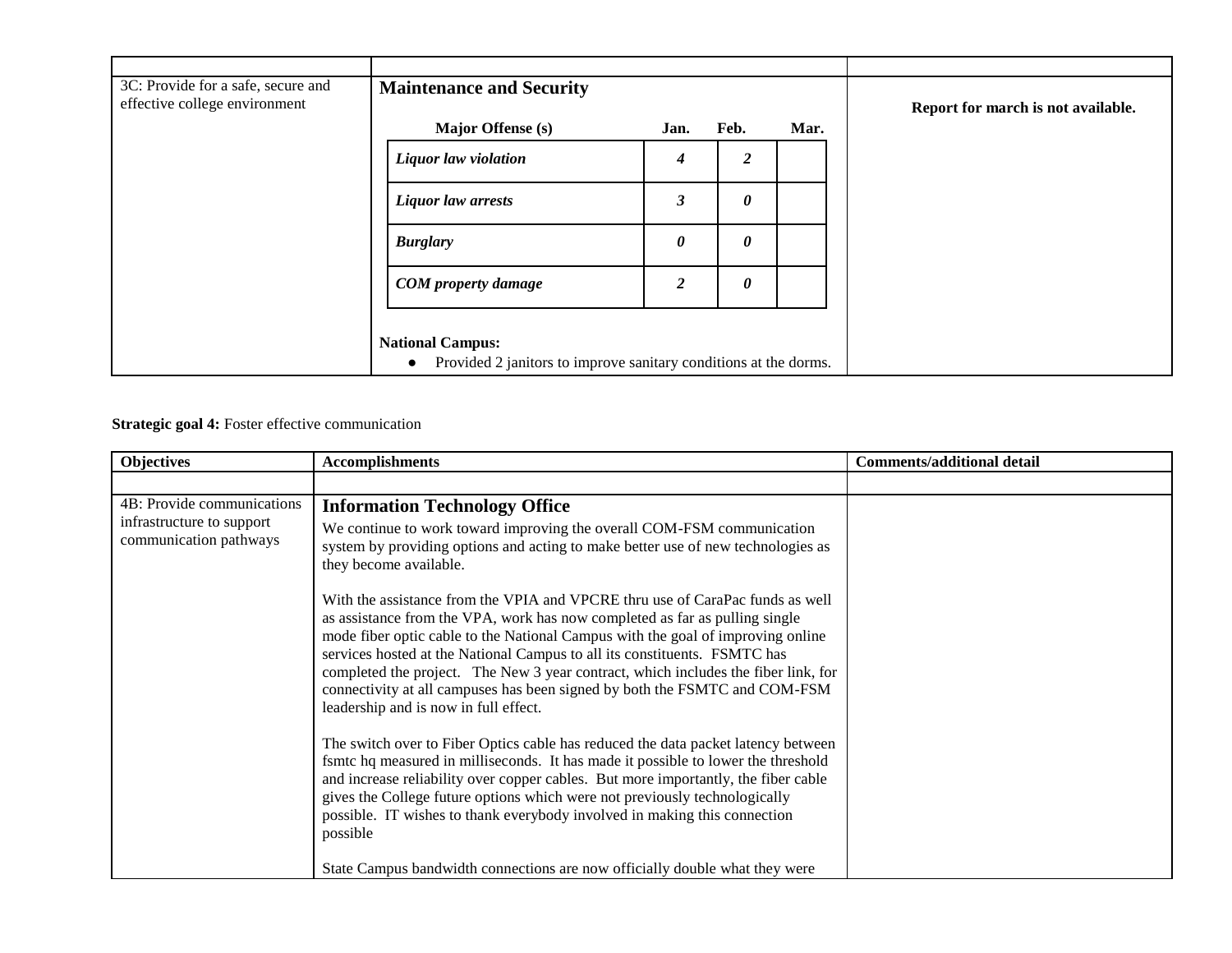| previously without having to change their appropriated bandwidth portions on the<br>contract. The network figures will be monitored to ensure we are getting what we |  |
|----------------------------------------------------------------------------------------------------------------------------------------------------------------------|--|
| are paying for as well as make changes when necessary.                                                                                                               |  |
|                                                                                                                                                                      |  |
| IT wireless expansion project update: A pilot setup is now in place at the National                                                                                  |  |
| campus and a network lines are in place at the site selected at Kosrae Campus.                                                                                       |  |
| Work to purchase supplies to raise an antenna for Pohnpei campus is complete and                                                                                     |  |
| server equipment has finally arrived. Assessments and site selections for                                                                                            |  |
| installations at remaining campuses are complete; work will begin soon on the                                                                                        |  |
| ground. The new service post pilot period can dramatically expand our wireless                                                                                       |  |
| capabilities to be better able to serve our growing wireless network COM-FSM                                                                                         |  |
| community at all campuses.                                                                                                                                           |  |
|                                                                                                                                                                      |  |
| Website developments continue, IT has asked the DCR to be responsible for                                                                                            |  |
| information gathering task since it is more in line with their role in the system.                                                                                   |  |
| The change should improve the information gathering aspect of information<br>sharing for improved communications and website content. Also, our web team is          |  |
| developing a Wiki site for the college to address internal communication needs for                                                                                   |  |
| committee's etc.                                                                                                                                                     |  |
|                                                                                                                                                                      |  |
| Electronic Information Panels: The first one mounted in the Administration                                                                                           |  |
| building at the National campus and 2nd one in the lrc, a 3rd unit is being installed                                                                                |  |
| at the pohnpei campus This effort included first steps on tasks identified in SIS                                                                                    |  |
| Phase III, as well as serving as a test bed for a potential information sharing                                                                                      |  |
| medium. The panel incorporates data from the Campus News forms in the SIS,                                                                                           |  |
| which eventually should allow each campus to supply news and information for                                                                                         |  |
| dissemination to their students through MyShark and local Information Panels.                                                                                        |  |
|                                                                                                                                                                      |  |
| As currently deployed, the Information Panel collects data from a combination of<br>RSS feeds (some local, others off-campus) web pages, images, and class schedule  |  |
| information in the SIS. Web pages cycle through continuously on half of the                                                                                          |  |
| panel, while schedule information is supplied on the other. The display's power is                                                                                   |  |
| managed by the attached low-power computer (an Intel Atom-based system) and                                                                                          |  |
| configured for operation from 7:30am to 5:30pm Monday through Friday. At other                                                                                       |  |
| times the display will be turned off and the system placed in a power-conserving                                                                                     |  |
| mode. It is integrated with an external system for power management, and will be                                                                                     |  |
| shutdown automatically in the event of an extended power outage.                                                                                                     |  |
|                                                                                                                                                                      |  |
| Changes that are anticipated for that project include:                                                                                                               |  |
| • Improving the speed at which critical items appear                                                                                                                 |  |
| • Additional levels of authorization for posting of news items from multiple                                                                                         |  |
| offices                                                                                                                                                              |  |
| or campuses<br>• Incorporating of campus meeting and events information                                                                                              |  |
| Other tasks that and recent updates:                                                                                                                                 |  |
|                                                                                                                                                                      |  |
|                                                                                                                                                                      |  |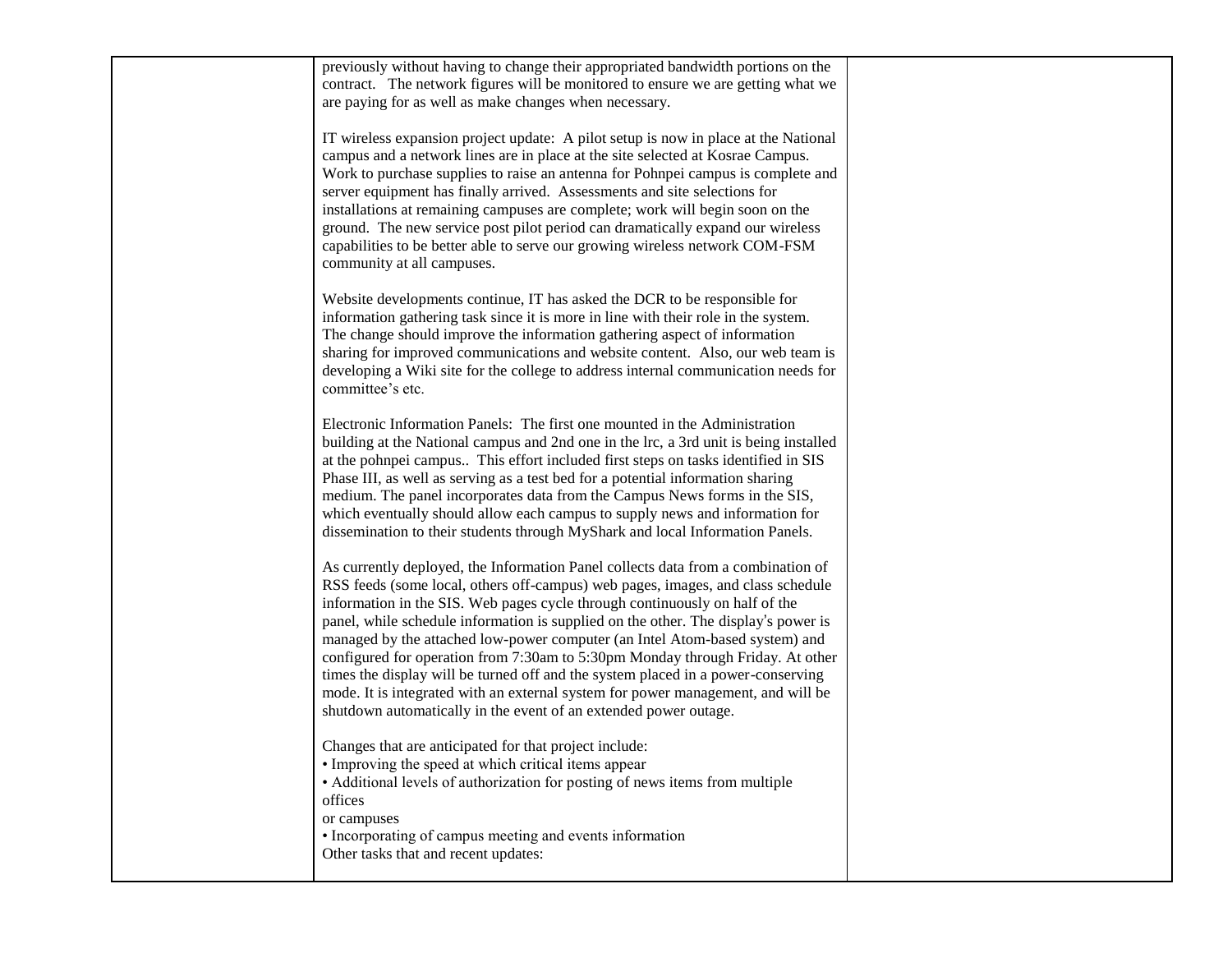| • LDAP database changes for improved campus directory integration                                                                                               |  |
|-----------------------------------------------------------------------------------------------------------------------------------------------------------------|--|
| • Firmware upgrade on AT9000COM1 switch                                                                                                                         |  |
| • Replacement of the AT-GS750com1 switch with gigabit switch in COM room (a                                                                                     |  |
| gigabit switch was required in that location, but was unavailable during the last                                                                               |  |
| site visit)                                                                                                                                                     |  |
| • Reconfiguring the power source for a switch in the critical path for remote UPSs                                                                              |  |
| (www->blacktip, bobby->LTSP Standalone)                                                                                                                         |  |
| • Installation of rack-mount power distribution in COM room to increase                                                                                         |  |
| reliability                                                                                                                                                     |  |
| of power to critical network infrastructure.                                                                                                                    |  |
| Server Upgrades: Server equipment for the Wi-Fi wireless internet access pilot                                                                                  |  |
| project have arrived. PNI Campus Wi-Fi antenna and server are now in place and                                                                                  |  |
| being evaluated for remote administration. They will be systematically installed at                                                                             |  |
| all campuses. Scheduling for travel and installation at all remaining campuses that                                                                             |  |
| don't have this system is in progress.                                                                                                                          |  |
|                                                                                                                                                                 |  |
| Website                                                                                                                                                         |  |
|                                                                                                                                                                 |  |
| The System Administrator and Webmaster have set up a testing server                                                                                             |  |
| (http://10.209.12.98) to test the deployment of the Content Management System                                                                                   |  |
| (CMS). The primary role of the testing server is to test the functionality of the                                                                               |  |
| college's webmail and wiki. In addition, Drupal (http://10.209.12.98/drupal) is                                                                                 |  |
| also installed to begin configuring the back end and support modules.                                                                                           |  |
| The version of Drupal we are deploying requires the latest version of                                                                                           |  |
| PHP. The decision to employ this version was based on user reviews that report a                                                                                |  |
| better platform than its predecessors. We currently run an older version of PHP on                                                                              |  |
| our web server running CentOS as an operating system. Only within the last<br>month has the new version of PHP been made available for CentOS. As is such we    |  |
|                                                                                                                                                                 |  |
| have to test that the widely used webmail service can operate on this new version,                                                                              |  |
| as well as the college wiki which is used widely too.                                                                                                           |  |
| The System Administrator is identifying, acquiring and installing Drupal                                                                                        |  |
| modules that we need. Drupal comes pre-installed with a number of modules,<br>however there are third-party modules that exist that are refined versions of the |  |
| original Drupal modules. One of these modules is the User/Permission module.                                                                                    |  |
| This is a primary module we want to focus on, as one of our main intentions in                                                                                  |  |
| deploying a CMS is to have the ability to allow users to contribute over a broad                                                                                |  |
| spectrum. Our ability to manage the website and a user's contribution to the pages                                                                              |  |
| are a paramount focus. It is not a mission critical aspect that we cannot precede                                                                               |  |
| without it, so we are moving forward with it as we are also examining different                                                                                 |  |
| User/Permission modules that are available.                                                                                                                     |  |
| We have been testing several pre-installed templates and we have                                                                                                |  |
| narrowed it down to one that we are comfortable with, and are going to deploy.                                                                                  |  |
| The configuration and placement of the Drupal blocks to our liking is where the                                                                                 |  |
| System Administrator is focusing on at this point. The Webmaster is learning to                                                                                 |  |
| create custom themes to better align our Drupal installation to the College's                                                                                   |  |
| branding specifications, strategic and marketing goals.                                                                                                         |  |
|                                                                                                                                                                 |  |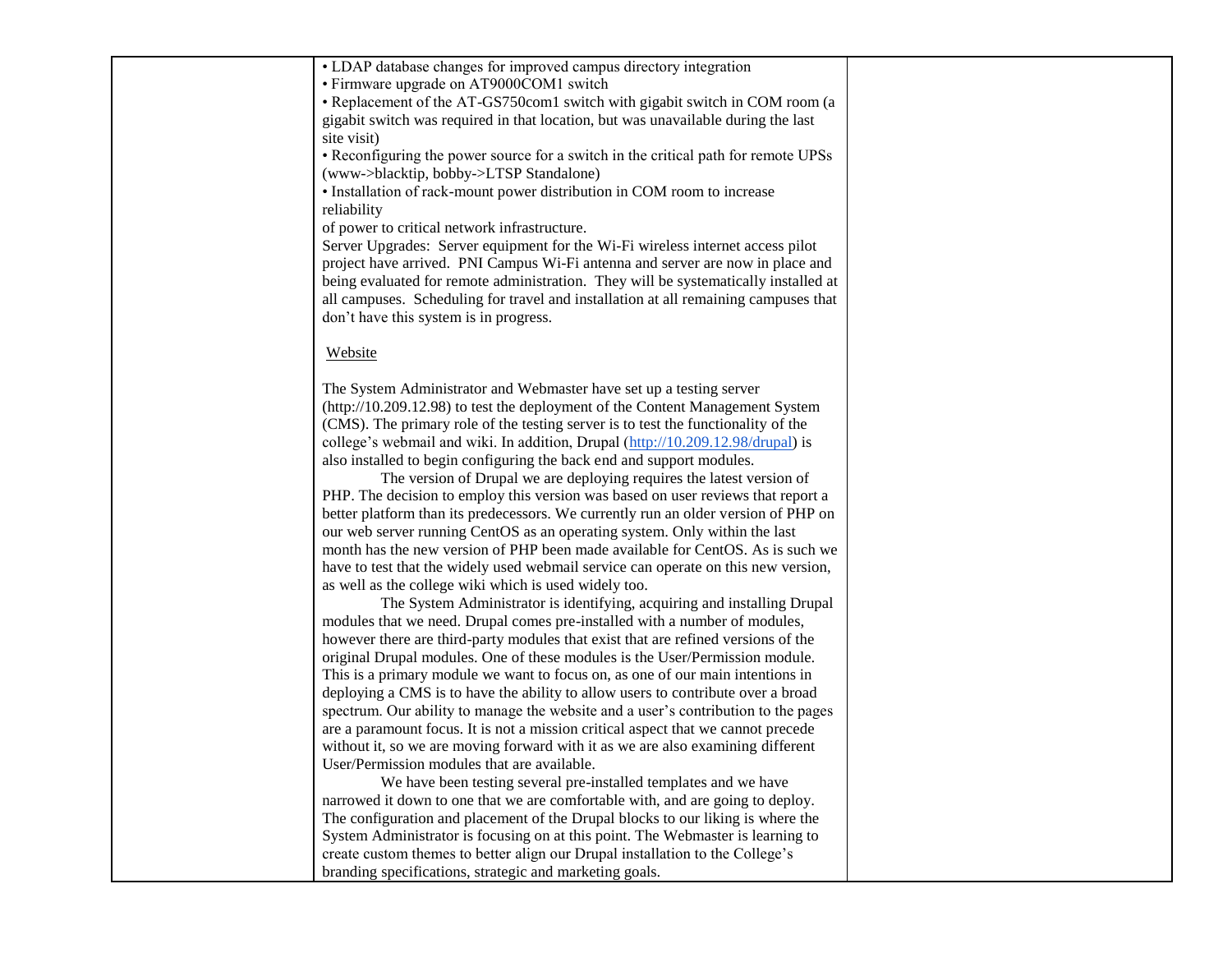|                                                   | We now have a working Drupal site with COM-FSM branding and are<br>currently using the content as our front end website.                                                                                                                                                               |
|---------------------------------------------------|----------------------------------------------------------------------------------------------------------------------------------------------------------------------------------------------------------------------------------------------------------------------------------------|
|                                                   | <b>SIS Developments:</b>                                                                                                                                                                                                                                                               |
|                                                   | The progress on work towards the goals of the COM-FSM SIS phase III contract<br>continues. As mentioned in the accreditation report, the SIS is a step in the right<br>direction and has allowed for many positives for the COM-FSM, but they<br>encourage us to continue the efforts. |
|                                                   | As per the terms of the contract no. ct11-0459/enc11.0401 and as specified in the<br>details of the SIS phase III contract, the following is an update of work done so<br>far:                                                                                                         |
|                                                   | The Migration of the MySQL database server to new hardware is now 100%<br>1.<br>complete. The previous system has been switched off.                                                                                                                                                   |
|                                                   | 2.<br>Campus-managed announcement and news items for display in the COM-<br>FSM MyShark portal and other locations such as the COM-FSM web site and<br>information panels is progressing on schedule. 90% complete but not in<br>production yet.                                       |
|                                                   | Online Registration efforts continue.<br>3.<br>- implementation planning (procedural changes and policy development) 50%<br>- software development 25%                                                                                                                                 |
|                                                   | E-Mail distribution by campus or other grouping work is 80% complete<br>4.<br>- to be used for sending emergency notices or other high-priority messages                                                                                                                               |
|                                                   | 5.<br>Course schedule planning and projection (work in progress)                                                                                                                                                                                                                       |
|                                                   | Wait-listing capabilities (work in progress)<br>6.<br>- implementation planning (procedural change and policy development)<br>- software development to follow                                                                                                                         |
| 4C: Enhance the college<br>community's ability to | $\mathbf{I} \mathbf{T}$                                                                                                                                                                                                                                                                |
| communicate effectively                           | System-wide Virus/Exploit attempts per month for 2nd Quarter 2012:                                                                                                                                                                                                                     |
|                                                   | 9<br>January                                                                                                                                                                                                                                                                           |
|                                                   | February<br>4                                                                                                                                                                                                                                                                          |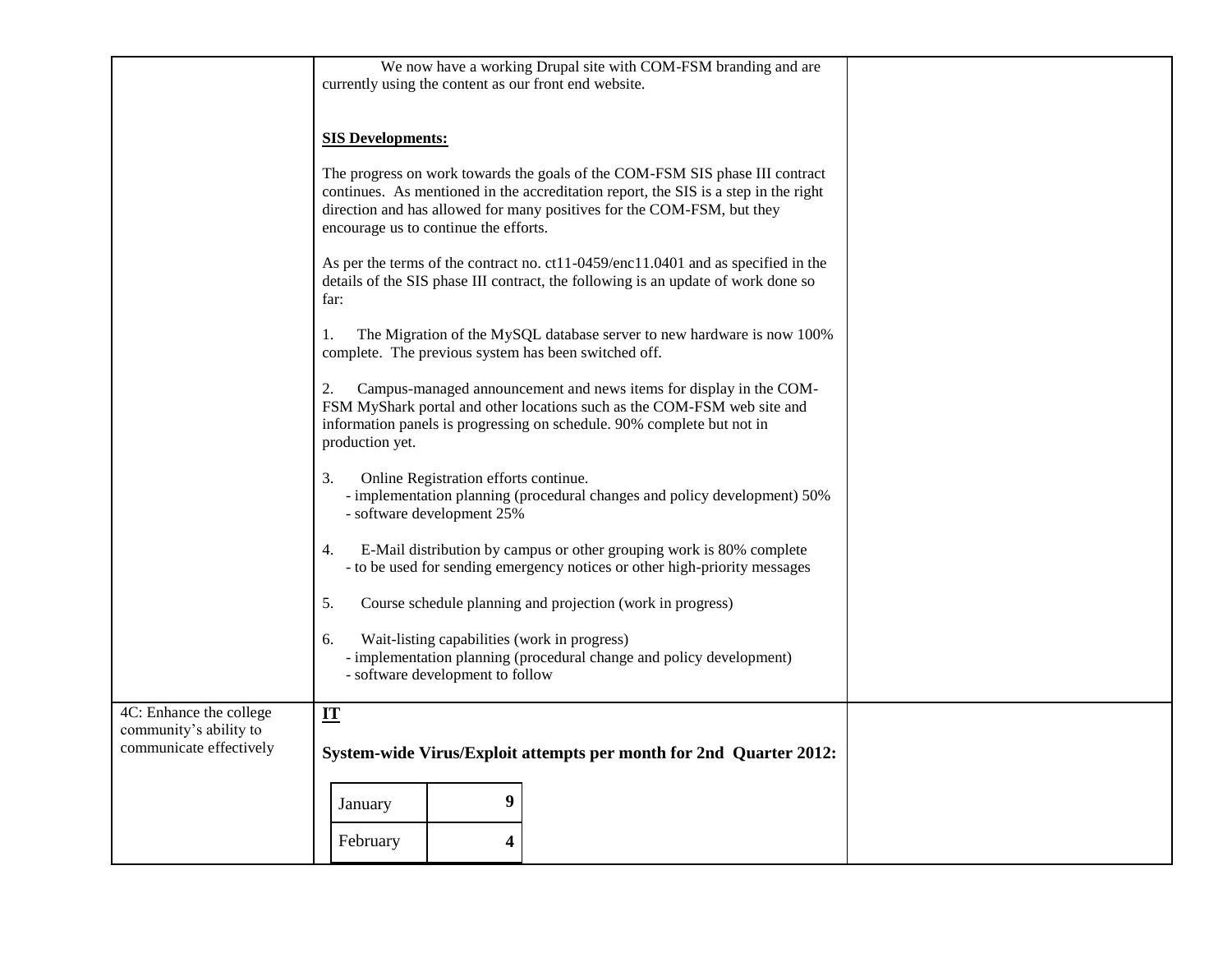| Quarter 2012  |                                                              |                                                    | System-wide e-mail identified as potential SPAM per month 2nd |  |  |  |
|---------------|--------------------------------------------------------------|----------------------------------------------------|---------------------------------------------------------------|--|--|--|
| January       |                                                              | 53071                                              |                                                               |  |  |  |
| February      |                                                              | 70139                                              |                                                               |  |  |  |
| March         |                                                              | 97723                                              |                                                               |  |  |  |
|               |                                                              |                                                    | System-wide High Score SPAM e-mail Deleted per month for 2nd  |  |  |  |
| Quarter 2012: |                                                              |                                                    |                                                               |  |  |  |
|               |                                                              |                                                    |                                                               |  |  |  |
| January       |                                                              | 28817                                              |                                                               |  |  |  |
| February      |                                                              | 38007                                              |                                                               |  |  |  |
| March         |                                                              | 64326                                              |                                                               |  |  |  |
|               |                                                              |                                                    |                                                               |  |  |  |
|               |                                                              |                                                    |                                                               |  |  |  |
|               |                                                              |                                                    |                                                               |  |  |  |
|               | Kb/s Data Traffic by Main Gateway per minute average for 2nd |                                                    |                                                               |  |  |  |
| Quarter 2012: |                                                              |                                                    |                                                               |  |  |  |
|               |                                                              | *kb/s = Kilobits Per Second (source; mrtg. graphs) |                                                               |  |  |  |
| <b>Chuuk</b>  | $\rm{In}$                                                    | $197$ kb/s                                         |                                                               |  |  |  |
|               | Out                                                          | 39.22 kb/s                                         |                                                               |  |  |  |
| Kosrae        | In                                                           | 171.94 kb/s                                        |                                                               |  |  |  |
|               | Out                                                          | 34.69 kb/s                                         |                                                               |  |  |  |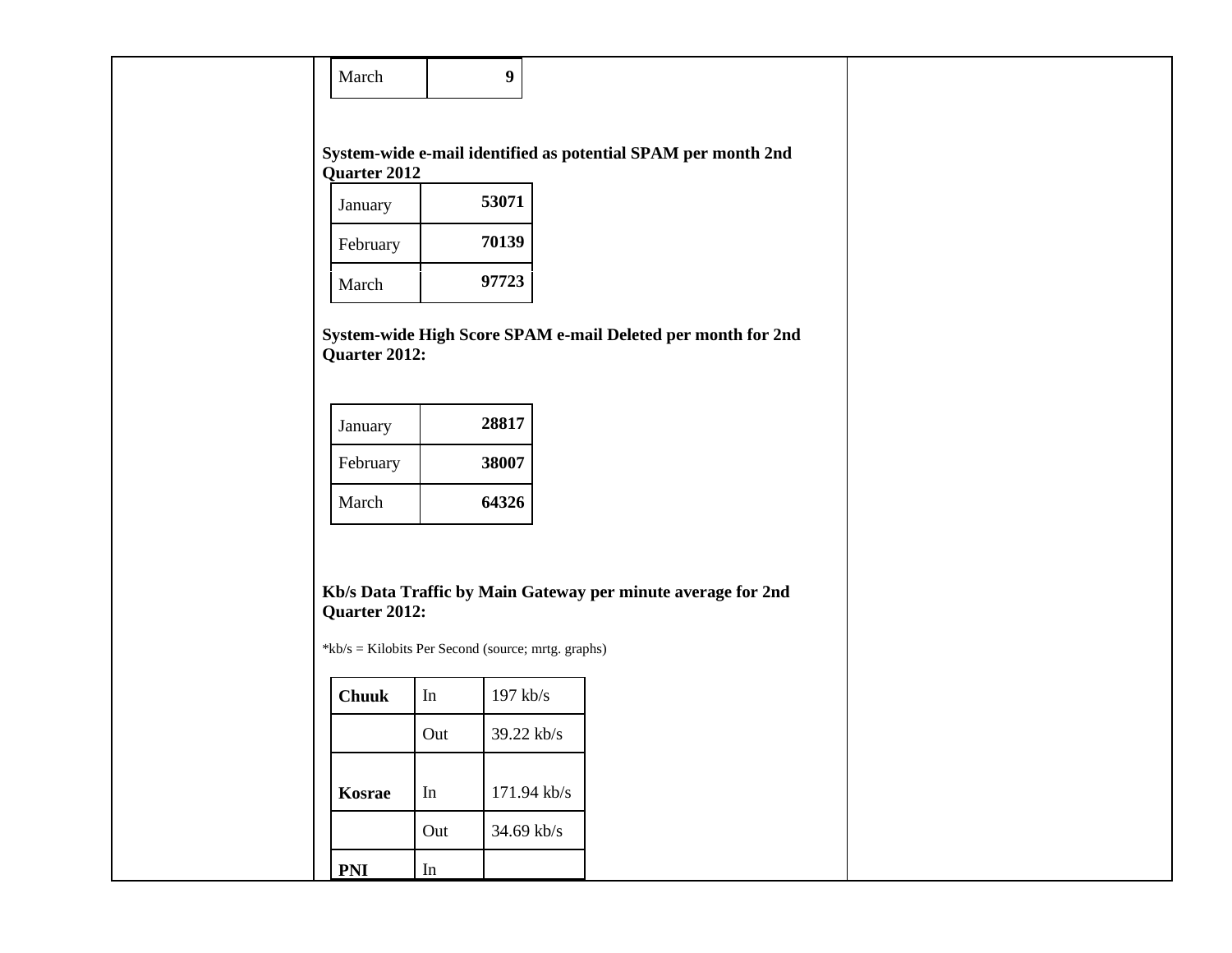|                 |           | $105.7$ kb/s     |
|-----------------|-----------|------------------|
|                 | Out       | 440.8 kb/s       |
| Yap/FMI $\ln$   |           | 336.78 kb/s      |
|                 | Out       | 141.27 kb/s      |
|                 |           |                  |
| <b>National</b> | $\rm{In}$ | $4.58$ Mb/s $\,$ |
|                 | Out       | 751.46 Kb/s      |
|                 |           |                  |
|                 |           |                  |
|                 |           |                  |
|                 |           |                  |
|                 |           |                  |
|                 |           |                  |
|                 |           |                  |
|                 |           |                  |
|                 |           |                  |

**Strategic goal 5:** Invest in sufficient, qualified, and effective human resources

| <b>Objectives</b>                                                        | <b>Accomplishments</b>                                                                                                                                                                                       | <b>Comments/additional detail</b>                                                                                    |
|--------------------------------------------------------------------------|--------------------------------------------------------------------------------------------------------------------------------------------------------------------------------------------------------------|----------------------------------------------------------------------------------------------------------------------|
| 5A: Provide on-going<br>professional development of<br>faculty and staff | --HRO--<br>Summary Major Professional Development Activities:                                                                                                                                                | $-HRO-$<br>All instructors at Kosrae and FMI Campuses meet<br>the minimum qualifications in their job areas.         |
|                                                                          | 1. Terms of Reference – for Staff Development Committee was revised,<br>approved and implemented college wide.                                                                                               | National Campus has 4 faculty members without a<br>masters' degree. Two are on staff development                     |
|                                                                          | 1. Educational Leave – one faculty member from Chuuk is on approved<br>educational leave with pay to attend school at UH-Manoa during the<br>reporting period. Expected outcome -improved teaching abilities | contracts and currently enrolled in master's degree<br>program online.<br>Chuuk and Pohnpei Campus each has only one |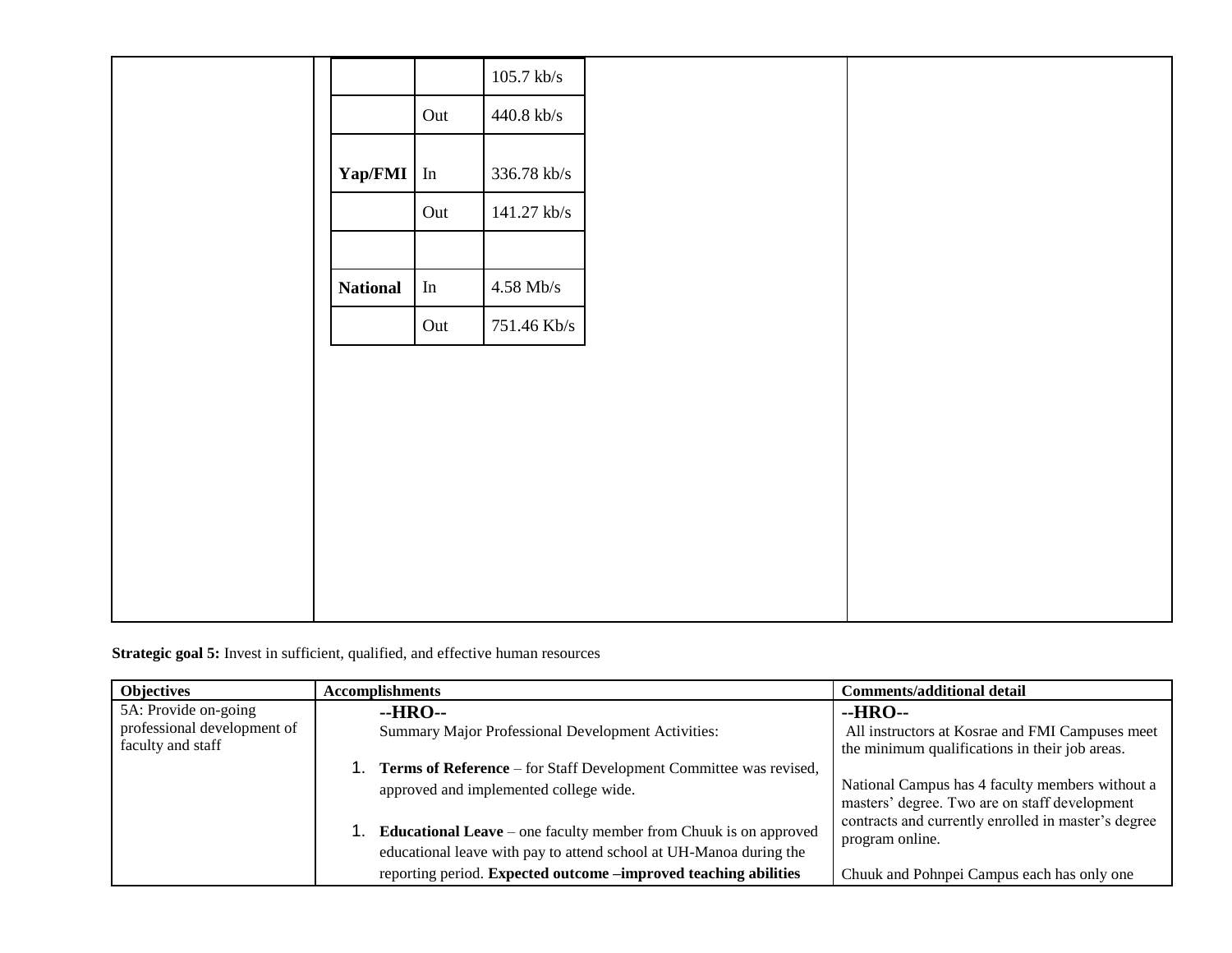|                                                        |           | work area.              | and knowledge in their area of assignment.<br>1. Professional Growth $- A$ good number of employees continue to take<br>courses at the college under Policy 003 this spring 2012. Expected<br>outcome - improved knowledge, skills, ability to perform job<br>better and meet new challenges.<br>National campus:<br>1. Off-island Workshop - one employee was supported partially to<br>attend a workshop off-island for credits toward a certificate in<br>Government Financial Management course. Expected outcome -<br>improved financial management knowledge and application in the |                       |            |                      |  | more remaining academic instructor without the<br>master's degree requirement. Technical instructors<br>meet minimum qualifications.<br>At Yap Campus, one academic instructor is<br>without a master's degree still, but he is working<br>on completion of thesis.<br>The annual staff development day is scheduled for<br>April 3, 2012 and respective campus committee is<br>preparing for the event. |  |  |  |  |  |  |  |  |    |    |      |  |  |  |                                                                                        |
|--------------------------------------------------------|-----------|-------------------------|-------------------------------------------------------------------------------------------------------------------------------------------------------------------------------------------------------------------------------------------------------------------------------------------------------------------------------------------------------------------------------------------------------------------------------------------------------------------------------------------------------------------------------------------------------------------------------------------|-----------------------|------------|----------------------|--|----------------------------------------------------------------------------------------------------------------------------------------------------------------------------------------------------------------------------------------------------------------------------------------------------------------------------------------------------------------------------------------------------------|--|--|--|--|--|--|--|--|----|----|------|--|--|--|----------------------------------------------------------------------------------------|
| 5B: Recruit and retain<br>qualified personnel to allow | $\bullet$ | HRO:                    | <b>Full Time Retention Vs. Turnover Rates</b>                                                                                                                                                                                                                                                                                                                                                                                                                                                                                                                                             |                       |            |                      |  |                                                                                                                                                                                                                                                                                                                                                                                                          |  |  |  |  |  |  |  |  |    |    |      |  |  |  |                                                                                        |
| delivery of quality services                           |           | Campus                  | <b>Employee #</b>                                                                                                                                                                                                                                                                                                                                                                                                                                                                                                                                                                         | <b>Retention Rate</b> |            | <b>Turnover Rate</b> |  |                                                                                                                                                                                                                                                                                                                                                                                                          |  |  |  |  |  |  |  |  |    |    |      |  |  |  |                                                                                        |
|                                                        |           | cc                      | 53                                                                                                                                                                                                                                                                                                                                                                                                                                                                                                                                                                                        | 100%                  |            |                      |  | The third person leaving Pohnpei Campus,<br>transferred to Chuuk Campus to manage the<br>Maintenance and Security Office.                                                                                                                                                                                                                                                                                |  |  |  |  |  |  |  |  |    |    |      |  |  |  |                                                                                        |
|                                                        |           | <b>FMI</b>              | 18                                                                                                                                                                                                                                                                                                                                                                                                                                                                                                                                                                                        | 100%                  |            |                      |  | Hired and started during the reporting period are 3                                                                                                                                                                                                                                                                                                                                                      |  |  |  |  |  |  |  |  |    |    |      |  |  |  |                                                                                        |
|                                                        |           | KC                      | 35                                                                                                                                                                                                                                                                                                                                                                                                                                                                                                                                                                                        | 100%                  |            |                      |  | employees at Chuuk Campus.                                                                                                                                                                                                                                                                                                                                                                               |  |  |  |  |  |  |  |  |    |    |      |  |  |  |                                                                                        |
|                                                        |           | <b>PC</b>               | 65                                                                                                                                                                                                                                                                                                                                                                                                                                                                                                                                                                                        | 96%                   |            | 4% or 3              |  |                                                                                                                                                                                                                                                                                                                                                                                                          |  |  |  |  |  |  |  |  |    |    |      |  |  |  |                                                                                        |
|                                                        |           | NC                      | 169                                                                                                                                                                                                                                                                                                                                                                                                                                                                                                                                                                                       | 99%                   |            | 1% 2                 |  |                                                                                                                                                                                                                                                                                                                                                                                                          |  |  |  |  |  |  |  |  |    |    |      |  |  |  |                                                                                        |
|                                                        |           |                         |                                                                                                                                                                                                                                                                                                                                                                                                                                                                                                                                                                                           |                       |            |                      |  |                                                                                                                                                                                                                                                                                                                                                                                                          |  |  |  |  |  |  |  |  | YC | 27 | 100% |  |  |  | The Instructional Coordinators, Director of<br>Academic and Technical Programs are not |
|                                                        |           | College-<br><b>Wide</b> | 367                                                                                                                                                                                                                                                                                                                                                                                                                                                                                                                                                                                       | 98.6%                 | 1.4% or 5  |                      |  | included in this table but are also able to teach and<br>sometimes do teach. All state campuses have an<br>IC, only Yap has the position still vacant.                                                                                                                                                                                                                                                   |  |  |  |  |  |  |  |  |    |    |      |  |  |  |                                                                                        |
|                                                        |           |                         |                                                                                                                                                                                                                                                                                                                                                                                                                                                                                                                                                                                           |                       |            |                      |  | HRO communicates frequently with campuses                                                                                                                                                                                                                                                                                                                                                                |  |  |  |  |  |  |  |  |    |    |      |  |  |  |                                                                                        |
|                                                        |           | Campus                  | # of Instructors                                                                                                                                                                                                                                                                                                                                                                                                                                                                                                                                                                          |                       | <b>FSM</b> | Non-FSM              |  | through the HR representatives via email,<br>telephone and monthly meetings. Personnel issues                                                                                                                                                                                                                                                                                                            |  |  |  |  |  |  |  |  |    |    |      |  |  |  |                                                                                        |
|                                                        |           | <b>National</b>         | 41                                                                                                                                                                                                                                                                                                                                                                                                                                                                                                                                                                                        |                       | 12         | 29                   |  | and policies are explained and communicated via<br>these pathways.                                                                                                                                                                                                                                                                                                                                       |  |  |  |  |  |  |  |  |    |    |      |  |  |  |                                                                                        |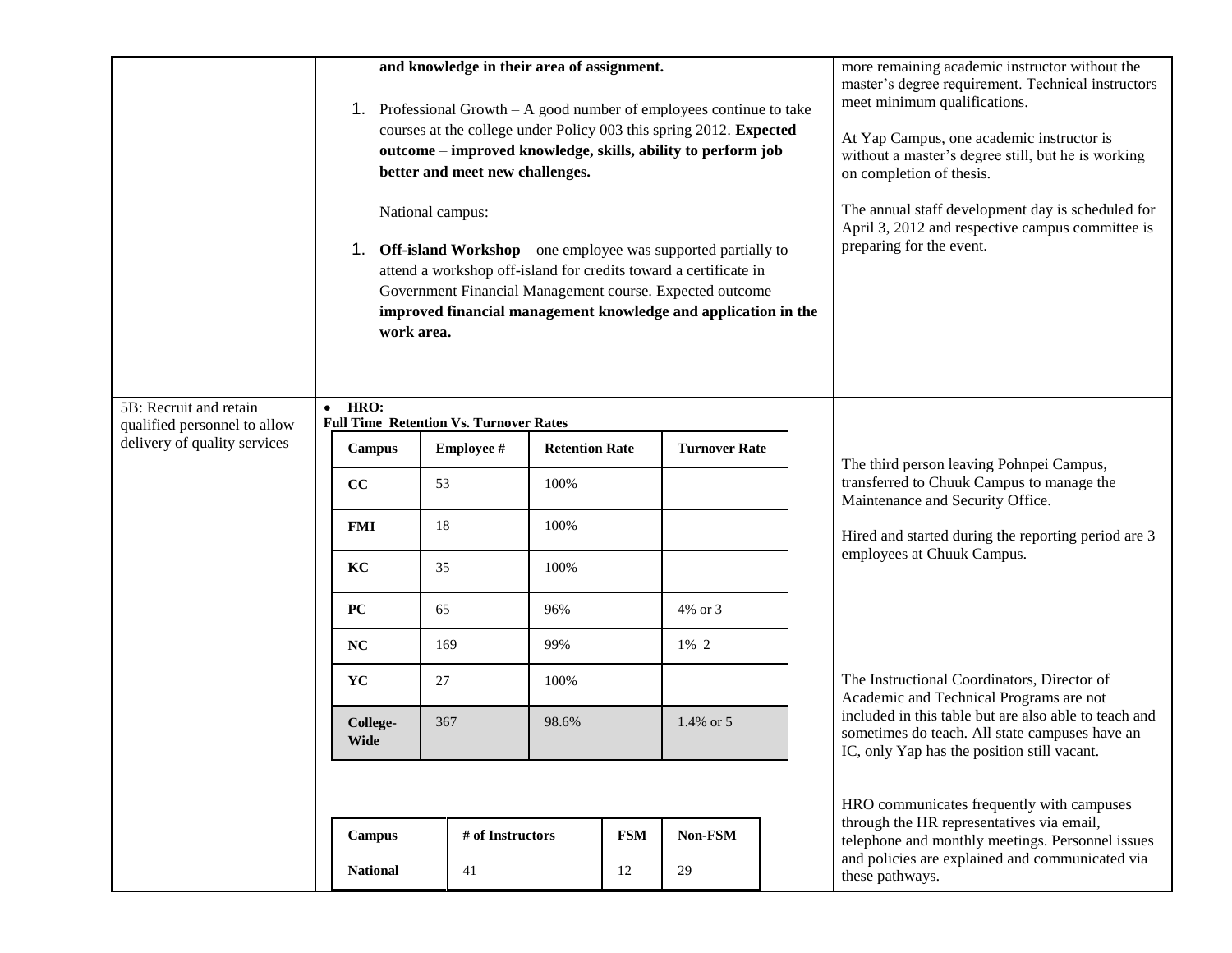|                                                                                              |                                                                                                                                                                                                                                                                                                           | Pohnpei                                          | 23                                                                                                                                                                                                                                                                                                                                                                                                                 | 11             | 12             |  |  |
|----------------------------------------------------------------------------------------------|-----------------------------------------------------------------------------------------------------------------------------------------------------------------------------------------------------------------------------------------------------------------------------------------------------------|--------------------------------------------------|--------------------------------------------------------------------------------------------------------------------------------------------------------------------------------------------------------------------------------------------------------------------------------------------------------------------------------------------------------------------------------------------------------------------|----------------|----------------|--|--|
|                                                                                              |                                                                                                                                                                                                                                                                                                           | <b>Chuuk</b>                                     | 16                                                                                                                                                                                                                                                                                                                                                                                                                 | $\tau$         | 9              |  |  |
|                                                                                              |                                                                                                                                                                                                                                                                                                           | Yap                                              | 5                                                                                                                                                                                                                                                                                                                                                                                                                  | 1              | $\overline{4}$ |  |  |
|                                                                                              |                                                                                                                                                                                                                                                                                                           | Kosrae                                           | $\overline{7}$                                                                                                                                                                                                                                                                                                                                                                                                     | $\overline{4}$ | 3              |  |  |
|                                                                                              |                                                                                                                                                                                                                                                                                                           | <b>FMI</b>                                       | $\sqrt{6}$                                                                                                                                                                                                                                                                                                                                                                                                         | 5              | $\mathbf{1}$   |  |  |
|                                                                                              |                                                                                                                                                                                                                                                                                                           | <b>TOTAL</b>                                     | 98                                                                                                                                                                                                                                                                                                                                                                                                                 | 40             | 59             |  |  |
| 5C: Update personnel<br>policies and procedures to<br>meet on-going human<br>resources needs |                                                                                                                                                                                                                                                                                                           | <b>HRO</b>                                       | Human Resources Committee - is meeting regularly per its TOR<br>1. Finalizing new policy on Records Keeping<br>2. Given the list for policy development:                                                                                                                                                                                                                                                           |                |                |  |  |
|                                                                                              | a. Assessment Tools<br>b. Section XIII -Performance Evaluation Policy<br>C. Section VIII Compensation Policies and Practices<br>d. Section XVI Grievance Procedures<br>e. Section XV Employee Discipline and Protection<br>f.<br><b>Section XIV Termination</b><br><b>Section IX Leave Policies</b><br>q. |                                                  |                                                                                                                                                                                                                                                                                                                                                                                                                    |                |                |  |  |
|                                                                                              | a.<br>b.<br>c.<br>d.<br>e.<br>f.<br>g.                                                                                                                                                                                                                                                                    | Section XIV-Termination<br>Section VI-Employment | Legal Workshops for Supervisors at Chuuk Campus -HRO organized a<br>workshop for all managers at Chuuk Campus by the College's Legal Counsel<br>with nine [9] participants covering the following policies.<br>Section IX -Leave Policies<br>Section XIII -Performance Evaluation<br>Section XV-Employee Discipline and Protection<br>Section VII-Employment Contract<br><b>Section XVI</b> - Grievance Procedures |                |                |  |  |

Strategic goal 6: Ensure sufficient and well-managed fiscal resources that maintain financial stability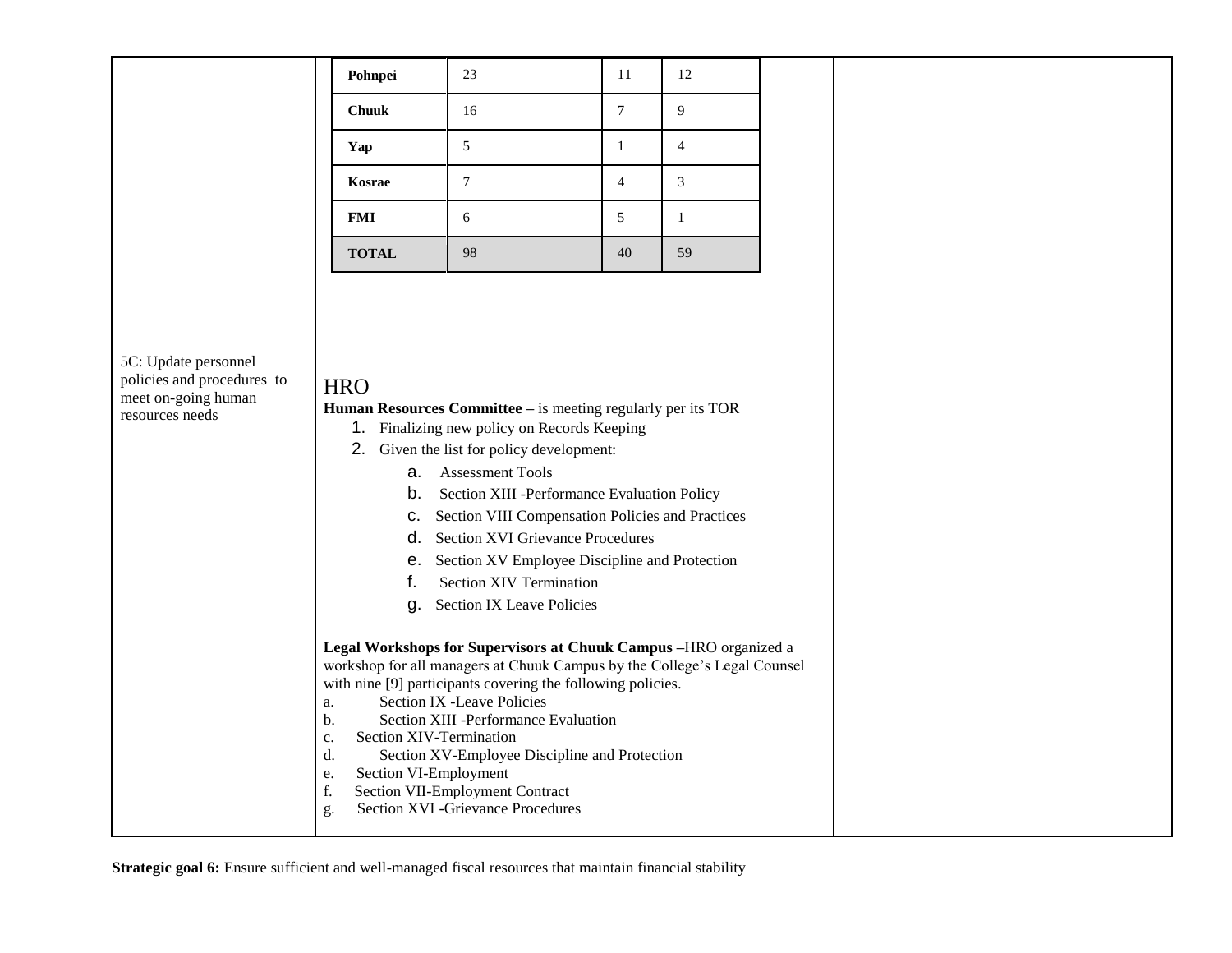| <b>Objectives</b>                                                                                         | <b>Accomplishments</b>                                                                                                                                                                                                                                                                                                                                                                                                                                                                                                                                                                                                                                                                                                                         | <b>Comments/additional detail</b>                                                                                                                                                                                                                                                                                                                                                                                   |
|-----------------------------------------------------------------------------------------------------------|------------------------------------------------------------------------------------------------------------------------------------------------------------------------------------------------------------------------------------------------------------------------------------------------------------------------------------------------------------------------------------------------------------------------------------------------------------------------------------------------------------------------------------------------------------------------------------------------------------------------------------------------------------------------------------------------------------------------------------------------|---------------------------------------------------------------------------------------------------------------------------------------------------------------------------------------------------------------------------------------------------------------------------------------------------------------------------------------------------------------------------------------------------------------------|
| 6A: Enhance new and<br>existing revenue resources to<br>promote growth and increase<br>cost effectiveness | VPAS: Review the inventory of vehicles used by the college to eliminate non<br>essential vehicles and purchase new vehicles that will address real<br>transportation needs of the college. New purchases of vehicles will be based<br>on clear needs by campus. Freeze on vehicle purchase was put in place by the<br>President.                                                                                                                                                                                                                                                                                                                                                                                                               | <b>VPAS</b> : The goal is for the college to decrease<br>the cost of owning too many vehicles as<br>revealed by the study on the college's Total<br>Cost of Facilities, vehicles, and Equipment<br>ownership.                                                                                                                                                                                                       |
| 6B: Diversify resources of<br>the College                                                                 | VPAS: FSM National Government support for funding for the college to<br>replace the \$2.8 million will need to be addressed soon. Instability of funding<br>for the college will further jeopardize its accreditation status.                                                                                                                                                                                                                                                                                                                                                                                                                                                                                                                  |                                                                                                                                                                                                                                                                                                                                                                                                                     |
| 6C: Budgeting and resource<br>allocation                                                                  | <b>Business Office</b><br>6C1. The Statement of Revenues and Expenditures (SRE) for Unrestricted Fund<br>(UF) for the three months ended Dec. 31, 2011 indicates a positive fund balance<br>change of \$1.802 Million, consisting of \$701k for National campus and \$1.101<br>Million for state campuses.<br>The SRE for Restricted Fund (RF) for the three months ended Dec. 31, 2011<br>shows a negative FB change of \$45k due to the timing of recording revenue.<br>Below is the breakdown per campus of the UF - FB change of \$1.802 Million:<br>National operations<br>$-$ \$ 701 $k$<br>Pohnpei campus<br>558k<br>Chuuk campus<br>294k<br>Kosrae campus<br>139k<br>140 <sub>k</sub><br>Yap campus<br><b>FSM-FMI</b><br>30k)<br>$-$ ( | <b>Business Office</b><br>6C1. The result of operations is expected to<br>provide a positive fund balance change for the first<br>quarter due to the recording of fall revenue. The<br>negative results for FSM - FMI is from the<br>concentration of expenditures on the first quarter.<br>The result of operation for the first quarter is a<br>good indication for positive performance for fiscal<br>year 2012. |
|                                                                                                           | 6C2. The cash and equivalents as of Dec. 31, 2011 is \$6.577 Million consisting<br>of the following:<br>Money Fund/CDs at Citibank - \$3.568 Million<br>General Fund accounts at BFSM - \$1.396 Million<br>State Campus Fund accounts at BFSM - \$1.175 Million<br>Restricted Fund accounts at BFSM & BOG - \$438k<br>6C3. The gross receivable from students indicated an increase by \$742k or by<br>53%, from \$1.396 Million as of Sept. 30, 2011 to \$2.138 Million as of Dec. 31,                                                                                                                                                                                                                                                        | 6C2. Compared with prior quarter, the cash<br>balance for this quarter is higher by \$604k. The<br>cash balance of \$6.577 Million is 59% of operating<br>expenditures which is indicative that the college is<br>in good cash position. Accordingly, all planned<br>activities and projects can be implemented without<br>any cash flow problem.                                                                   |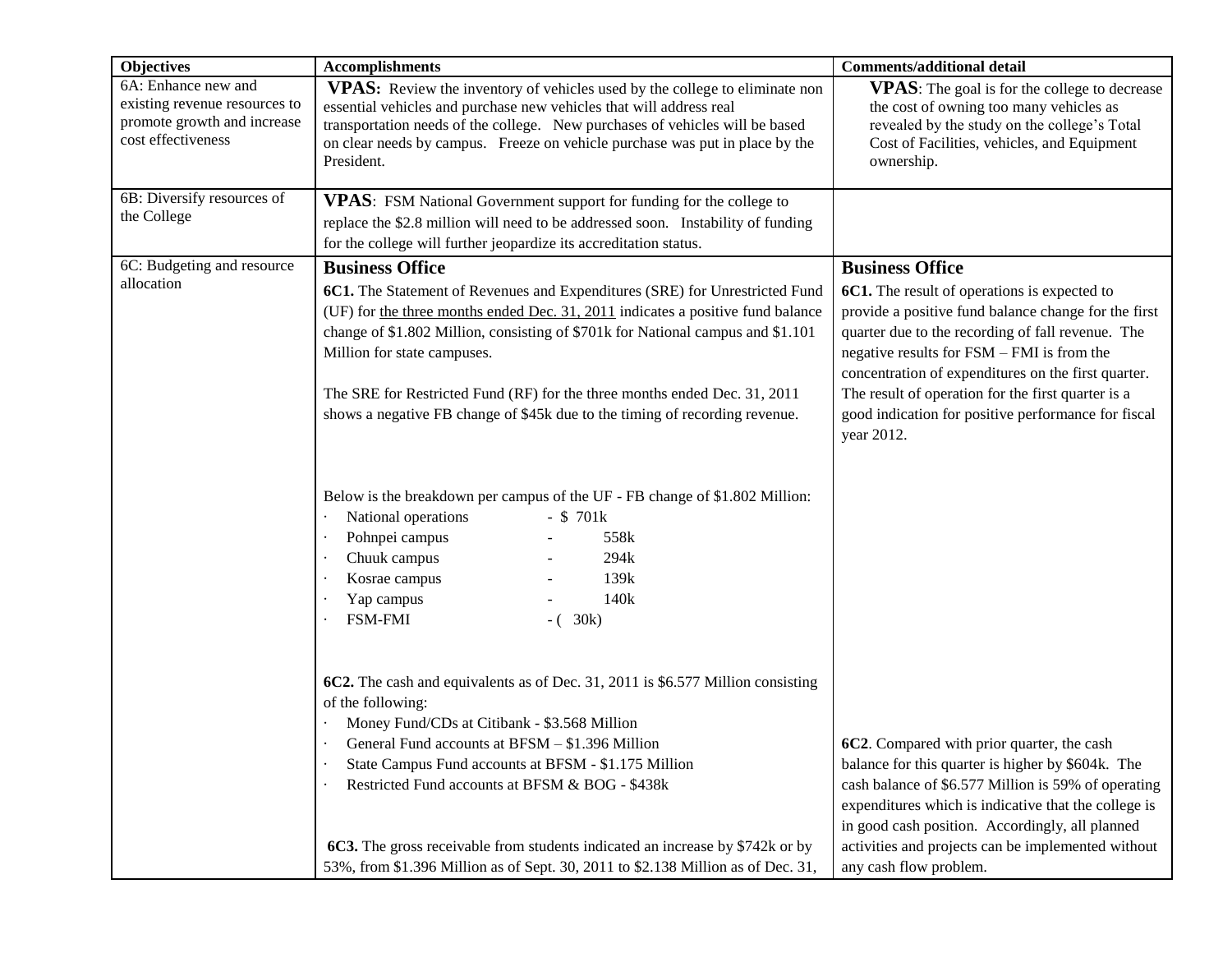2011. The net increase in receivables consists of \$855k increase for fall 2011 and collections by \$113k from previous semesters.

**6C4**. Below are the actual revenue from tuition and fees, number of students and number of credits for fall 2011 and Spring 2012: Revenue:

|                 | Actual   | Projection | Over(Short) |
|-----------------|----------|------------|-------------|
| <b>National</b> | \$2.793M | \$2.406M   | \$ 387k     |
| Pohnpei -       | 1.848M   | 1.570M     | 278k        |
| Chuuk<br>132k)  | 1.191M   |            | 1.324M      |
| Kosrae          | 558k     | 490k       | 67k         |
| Yap<br>-        | 557k     | 554k       | 3k          |
|                 | \$6.947M | \$6.344M   | 603k        |

The actual revenue is over by 10% or \$603k. All campuses achieved the projected revenue except for Chuuk campus.

Number of Students:

|                 | Actual |       | Projection | Over(Short) |
|-----------------|--------|-------|------------|-------------|
| <b>National</b> |        | 2,050 | 1,910      | 140         |
| Pohnpei         | -      | 1,536 | 1,246      | 290         |
| Chuuk           |        | 921   | 1,051      | 130)        |
| Kosrae          |        | 500   | 389        | 111         |
| Yap             | -      | 449   | 439        | 10          |
|                 |        | 5,456 | 5,035      | 421         |

The actual enrolled students of 5,456 is over by 8% or 421 students compared with the projected number of students for fall 2011 and spring 2012 of 5,035. Likewise, all campuses achieved the projected number of students except for Chuuk campus which has a shortfall of 130 students.

## Number of Credits:

|            | Actual | Projection | Over(Short) |
|------------|--------|------------|-------------|
| National - | 25,163 | 22,920     | 2,243       |
| Pohnpei -  | 17,040 | 14.954     | 2,086       |
| Chuuk      | 10.969 | 12.606     | (1,637)     |
| Kosrae     | 5.119  | 4.670      | 449         |
| Yap        | 5,089  | 5.272      | 183)        |

**6C3**. Analysis of the students receivables' balances indicate that balances are within the 7.5% allowance for uncollectible accounts. National and Pohnpei campuses provided lower percentages of the remaining balances of students' accounts.

**6C4.** For fall 2011 and spring 2012, the college achieved the projected number of students and revenue. The college needs to achieve at least 50% of the projected revenue for summer to meet the targeted revenue for fiscal year 2012.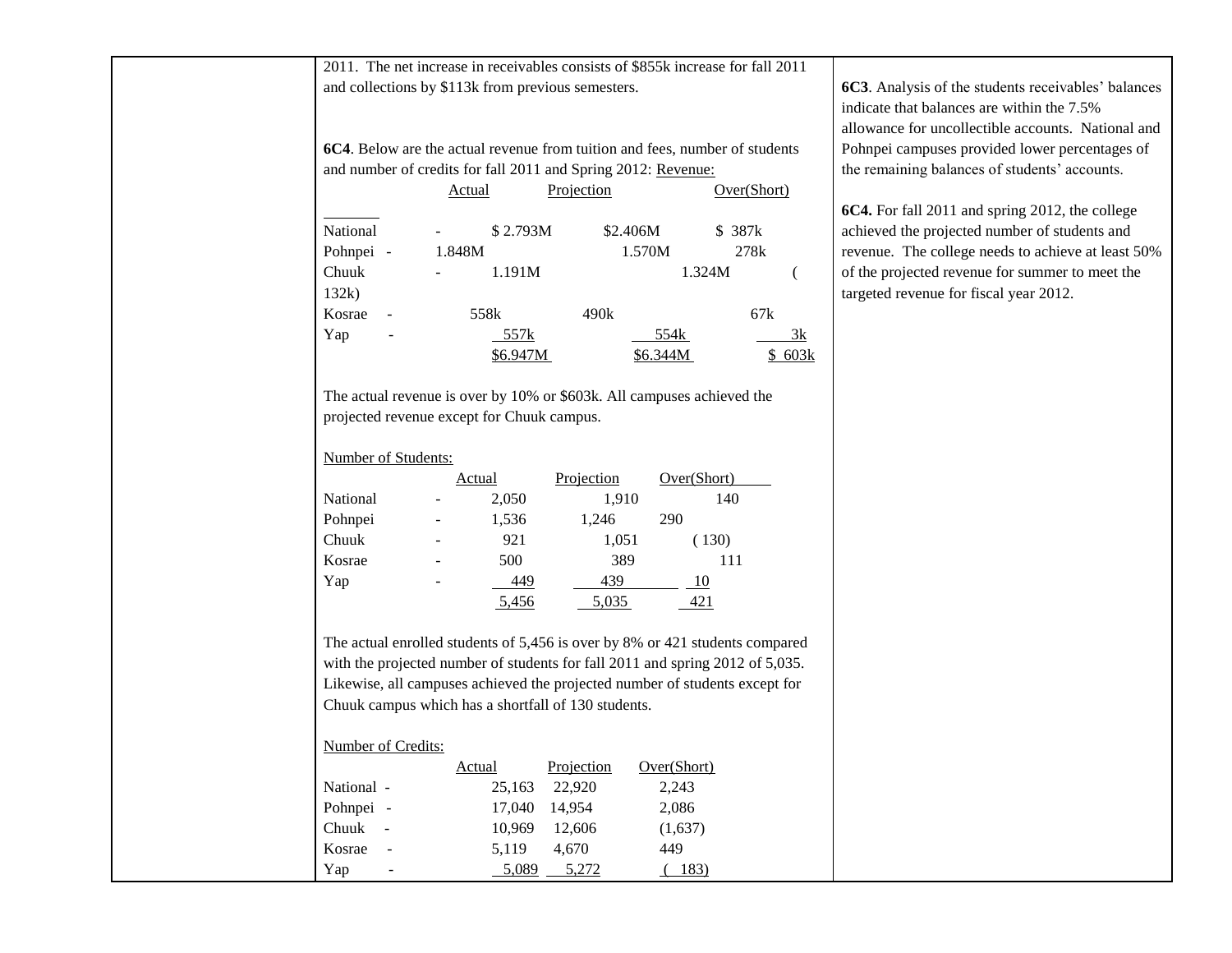|                                                                                                                                                                                                                                                            | 63,380<br>60,422<br>2,958                                                                                                                                                                                                                                                                                                                                                                                                                                                                                                                                                                                                                               |                                                                                                                                                                                                                                                                      |
|------------------------------------------------------------------------------------------------------------------------------------------------------------------------------------------------------------------------------------------------------------|---------------------------------------------------------------------------------------------------------------------------------------------------------------------------------------------------------------------------------------------------------------------------------------------------------------------------------------------------------------------------------------------------------------------------------------------------------------------------------------------------------------------------------------------------------------------------------------------------------------------------------------------------------|----------------------------------------------------------------------------------------------------------------------------------------------------------------------------------------------------------------------------------------------------------------------|
|                                                                                                                                                                                                                                                            | The comparison of the number of credits as against projection indicates an<br>increase by 6% or 3,697 credits. Chuuk and Yap campuses did not achieve the<br>projected number of credits.                                                                                                                                                                                                                                                                                                                                                                                                                                                               |                                                                                                                                                                                                                                                                      |
| 6D: Develop and implement<br>college sustainability plans<br>that will lead to the careful<br>stewardship of natural and<br>man-made resources, saving<br>of revenue, and enhancement<br>of the college experience;<br>serves as a model for the<br>nation |                                                                                                                                                                                                                                                                                                                                                                                                                                                                                                                                                                                                                                                         |                                                                                                                                                                                                                                                                      |
| 6E: Managing and<br>administration of fiscal<br>resources.                                                                                                                                                                                                 | <b>Business Office</b><br>6E1. The conduct of financial and single audit of the college's financial<br>statements by Deloitte and Touche as of Sept. 30, 2011 is ongoing. Business<br>Office has provided to the auditor the final draft of trial balance on Jan. 31,<br>2012, and currently working on the preparation and submission of the audit<br>requirements.                                                                                                                                                                                                                                                                                    | <b>Business Office</b><br>6E1. The current status of the audit is within the<br>timeline to complete the audit on or before June 30,<br>2012. The college is working to assist the auditor<br>to finish the audit two months before the June 30<br>deadline.         |
| 6G: College meets annual                                                                                                                                                                                                                                   | <b>Business Office</b>                                                                                                                                                                                                                                                                                                                                                                                                                                                                                                                                                                                                                                  | <b>Business Office</b>                                                                                                                                                                                                                                               |
| endowment targets.                                                                                                                                                                                                                                         | 6G1. The market value of Endowment Fund reflected a gain by 6% or \$186k<br>for three months. Accordingly, the market value of endowment fund has<br>increased from \$2.981 Million as of Sept. 30, 2011 to \$3.168 Million as of Dec.<br>31, 2011. The breakdown of market value for each money manager as of Dec.<br>$31, 2011$ are as follows::<br>Market Value<br>Percent<br>Cambiar (LC Value)<br>\$764k<br>24%<br>Renaissance (LC Growth) -<br>429k<br>14%<br>Atlantic (S/M Cap Growth) -<br>9%<br>275k<br>SEIX (Fixed Income)<br>27%<br>869k<br>Brandes (Mature market) -<br>579k<br>18%<br>Newgate (Emerging)<br>252k<br>8%<br>\$3.168M<br>100% | 6G1. The current asset<br>allocations are in<br>accordance with the investment policy.<br>The<br>committee transmitted<br>investment<br>the<br>recommendation to the board to amend the asset<br>allocation by adding non-US fixed income and<br>alternative assets. |
|                                                                                                                                                                                                                                                            | 6G2. The fund raising receipts for the endowment fund from the Oct. 01 to Dec.<br>31 is only \$1,733.<br>72% or \$1,242 of the fund raising receipt is from<br>employees' salary deduction, and the remaining 28% is from Pohnpei campus<br>fund raising activities and rental from the mobile store.                                                                                                                                                                                                                                                                                                                                                   |                                                                                                                                                                                                                                                                      |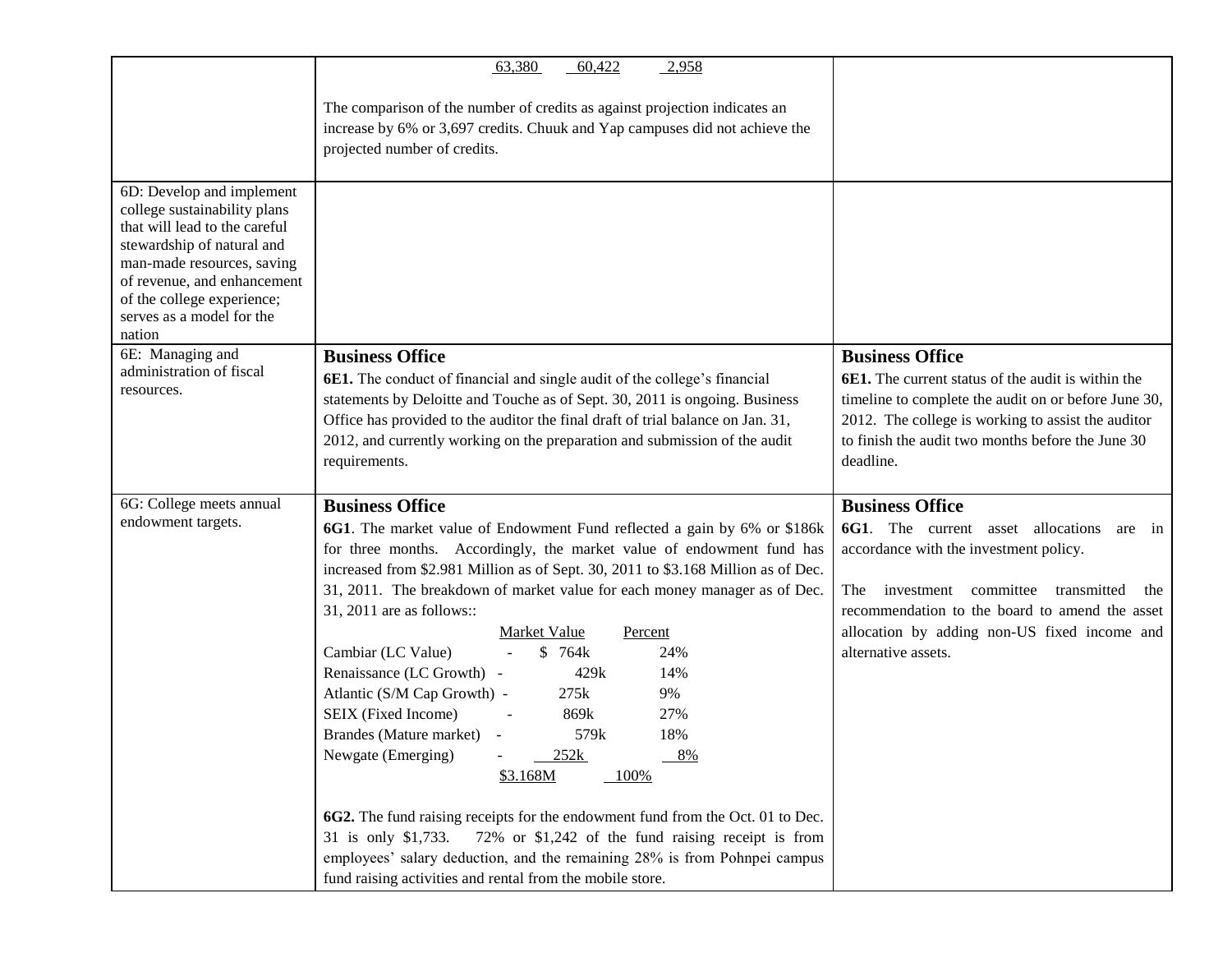| 6G3. The Investment Consultant provided the comparison of the COM – FSM<br>endowment fund against the Plan Sponsor Universe Report as of June 30, 2011,<br>and the recent article regarding Endowments & NACUBO. The latter article<br>indicates that the average return on endowment ending June 30, 2011 is 19.2%,<br>and the longer – term outlook is still cause for concern. The outlook on $10 -$<br>year returns remains less positive at 5.6%. | 6G2. The fund raising receipt from Oct. 01, 2011<br>to Dec. 31, 2011 is short by 93% from the quarterly<br>target of $$25,000$ or $$100,000$ per annum.<br>No.<br>fund raising receipts were reported from National<br>campus and state campuses except for Pohnpei<br>campus.<br><b>6G3.</b> The comparison of the college's endowment<br>fund with the Plan Sponsor Universe Report<br>indicates that the college is between the 5th and<br>25th percentile for the 12-month period, 25th<br>percentile for the 3-year period and a little below<br>the 25th percentile for the 5-year period. |
|--------------------------------------------------------------------------------------------------------------------------------------------------------------------------------------------------------------------------------------------------------------------------------------------------------------------------------------------------------------------------------------------------------------------------------------------------------|--------------------------------------------------------------------------------------------------------------------------------------------------------------------------------------------------------------------------------------------------------------------------------------------------------------------------------------------------------------------------------------------------------------------------------------------------------------------------------------------------------------------------------------------------------------------------------------------------|
|                                                                                                                                                                                                                                                                                                                                                                                                                                                        | In relation to NACUBO article, the Consultant<br>noted that from the last $10 - year$ period, the<br>college endowment fund earned an unrealized<br>market gain of \$7.9%.                                                                                                                                                                                                                                                                                                                                                                                                                       |

**Strategic goal 7:** Build a partnering and service network for community, workforce and economic development

| <b>Objectives</b>                | <b>Accomplishments</b>                                                          | <b>Comments/additional detail</b> |
|----------------------------------|---------------------------------------------------------------------------------|-----------------------------------|
| 7A: Increase involvement of      |                                                                                 |                                   |
| the community in college         |                                                                                 |                                   |
| affairs                          |                                                                                 |                                   |
|                                  |                                                                                 |                                   |
|                                  |                                                                                 |                                   |
|                                  |                                                                                 |                                   |
| 7B: Enhance and promote          | <b>Maintenance Office</b>                                                       |                                   |
| employment opportunities         | Three of our maintenance staff are enrolled in the apprenticeship program.      |                                   |
|                                  | They are being trained by our electrician.                                      |                                   |
| 7C: Develop new and              |                                                                                 |                                   |
| enhance existing programs to     |                                                                                 |                                   |
| meet the changing                |                                                                                 |                                   |
| educational and workforce        |                                                                                 |                                   |
| needs of our communities         |                                                                                 |                                   |
| 7D: Provide Cooperative          | <b>VPAS:</b> Continue to serve on the Banking Board and the Insurance Board for |                                   |
| <b>Extension Services to the</b> | the FSM. Attended meeting of the Insurance Board twice this quarter and for     |                                   |
| community                        | the Banking Board once for this quarter. Appeared in front of the EBRC or the   |                                   |
|                                  | Executive Budget Review committee to review the 2013 budget for each            |                                   |
|                                  | program.                                                                        |                                   |

**Strategic goal 8:** Promote the uniqueness of our community, cultivate respect for individual differences and champion diversity